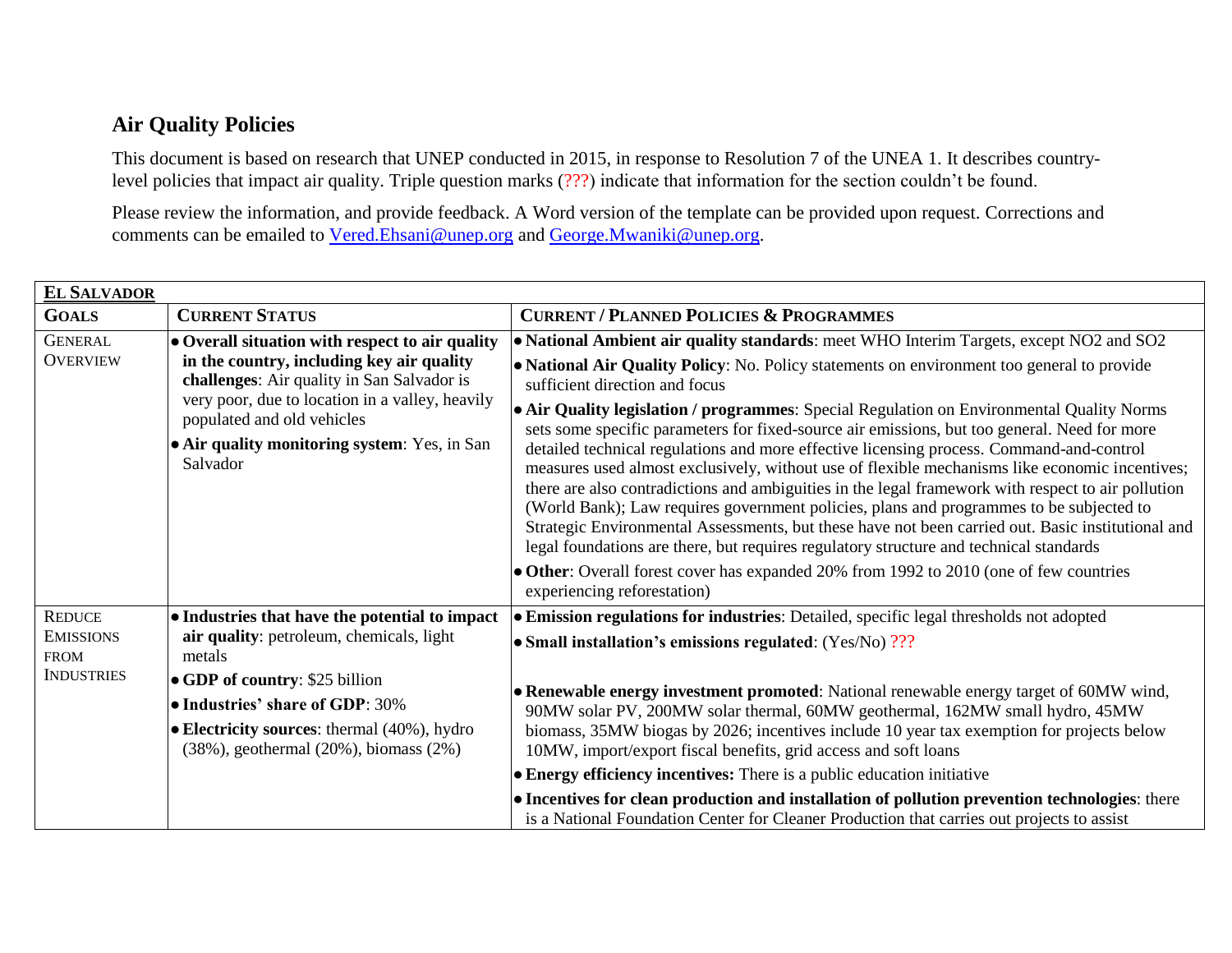|                                       |                                                                                                                                                                                                    | companies to decrease consumption of fuel and electricity, but no incentives to install pollution<br>control devices<br>$\bullet$ Actions to ensure compliance with regulations: (monitoring, enforcement, fines etc) ???                                                       |
|---------------------------------------|----------------------------------------------------------------------------------------------------------------------------------------------------------------------------------------------------|---------------------------------------------------------------------------------------------------------------------------------------------------------------------------------------------------------------------------------------------------------------------------------|
|                                       |                                                                                                                                                                                                    | $\bullet$ Other actions at national, sub-national and / or local level to reduce industry emissions: ???                                                                                                                                                                        |
| <b>REDUCE</b>                         | • Key transport-related air quality                                                                                                                                                                | • Vehicle emission limit: Euro 1                                                                                                                                                                                                                                                |
| <b>EMISSIONS</b>                      | challenges: aging vehicle fleet responsible for                                                                                                                                                    | • Fuel Sulphur content: 5,000 ppm                                                                                                                                                                                                                                               |
| <b>FROM</b><br><b>TRANSPORT</b>       | 70% of air pollution; 8% annual increase in<br>fleet; 50% of vehicles are in San Salvador;<br>Public transport operated by private parties,<br>no coordination between routes, very<br>competitive | • Restriction on used car importation: Pre-Euro 1 and vehicles older than 8 years (15 years for<br>buses and trucks) are banned                                                                                                                                                 |
|                                       |                                                                                                                                                                                                    | • Actions to expand, improve and promote public transport and mass transit: Donor project<br>for an integrated public transport system in San Salvador Metropolitan Area, segregated bus<br>lanes, sidewalks leading to bus terminals, feeder routes and integrated fare system |
|                                       |                                                                                                                                                                                                    | • Actions to promote non-motorized transport: (ex: include sidewalks and bike lanes in new<br>road projects, car-free areas etc) ???                                                                                                                                            |
|                                       |                                                                                                                                                                                                    | • Other transport-related actions: ???                                                                                                                                                                                                                                          |
| <b>REDUCE</b>                         | • Outdoor, open burning: wastes are                                                                                                                                                                | • Legal framework: None                                                                                                                                                                                                                                                         |
| <b>EMISSIONS</b><br><b>FROM OPEN</b>  | commonly disposed of through open burning,<br>including plastics, hazardous waste and                                                                                                              | • Actions to prevent open burning of municipal waste and / or agricultural waste: ???                                                                                                                                                                                           |
| <b>BURNING OF</b>                     | organic waste                                                                                                                                                                                      |                                                                                                                                                                                                                                                                                 |
| AGRICULTURAL                          |                                                                                                                                                                                                    |                                                                                                                                                                                                                                                                                 |
| / MUNICIPAL                           |                                                                                                                                                                                                    |                                                                                                                                                                                                                                                                                 |
| <b>WASTE</b><br>(OUTDOOR)             |                                                                                                                                                                                                    |                                                                                                                                                                                                                                                                                 |
| <b>REDUCE</b>                         | • Dominant fuels used for cooking and space                                                                                                                                                        | • Indoor air pollution regulated: No                                                                                                                                                                                                                                            |
| <b>EMISSIONS</b>                      | heating: 33% use solid fuels particularly                                                                                                                                                          |                                                                                                                                                                                                                                                                                 |
| <b>FROM OPEN</b><br><b>BURNING OF</b> | wood and agricultural residues; in rural areas,<br>up to 90% households use solid fuels                                                                                                            | • Promotion of non-grid / grid electrification: 93% electrification rate, but may not always be<br>reliable; programme to promote renewable energy for rural areas                                                                                                              |
| <b>BIOMASS</b>                        | • Impact: 300 deaths/year from indoor air                                                                                                                                                          | • Promotion of cleaner cooking fuels and clean cook stoves: ???                                                                                                                                                                                                                 |
| (INDOOR)                              | pollution (300 from outdoor air pollution)                                                                                                                                                         | $\bullet$ Other actions to reduce indoor biomass burning, or to reduce its emissions: ???                                                                                                                                                                                       |
|                                       |                                                                                                                                                                                                    |                                                                                                                                                                                                                                                                                 |